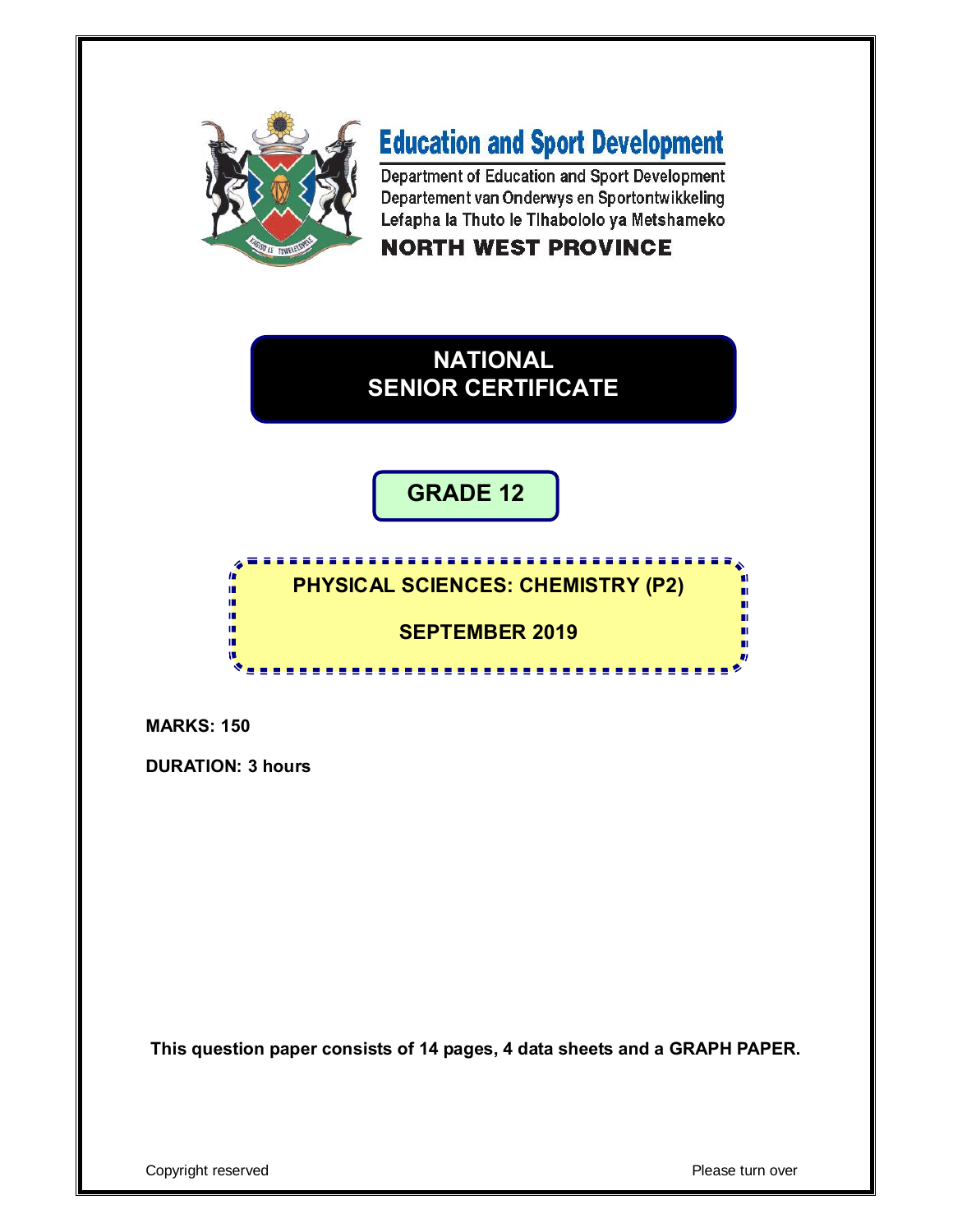#### **INSTRUCTIONS AND INFORMATION**

- 1. Write your name in the appropriate space on your ANSWER BOOK.
- 2. This question paper consists of TEN questions. Answer QUESTION 5 2.3 on the attached GRAPH PAPER. Answer ALL the questions in the ANSWER BOOK.
- 3. Start EACH question on a NEW page in the ANSWER BOOK.
- 4. Number the answers correctly according to the numbering system used in this question paper.
- 5. Leave ONE line between two sub-questions, for example between QUESTION 2.1 and QUESTION 2.2.
- 6. You may use a non-programmable calculator.
- 7. You may use appropriate mathematical instruments.
- 8. Show ALL formulae and substitutions in ALL calculations.
- 9. Round off your FINAL numerical answers to a minimum of TWO decimal places.
- 10. Give brief motivations, discussions, et cetera where required.
- 11. You are advised to use the attached DATA SHEETS
- 12. Write neatly and legibly.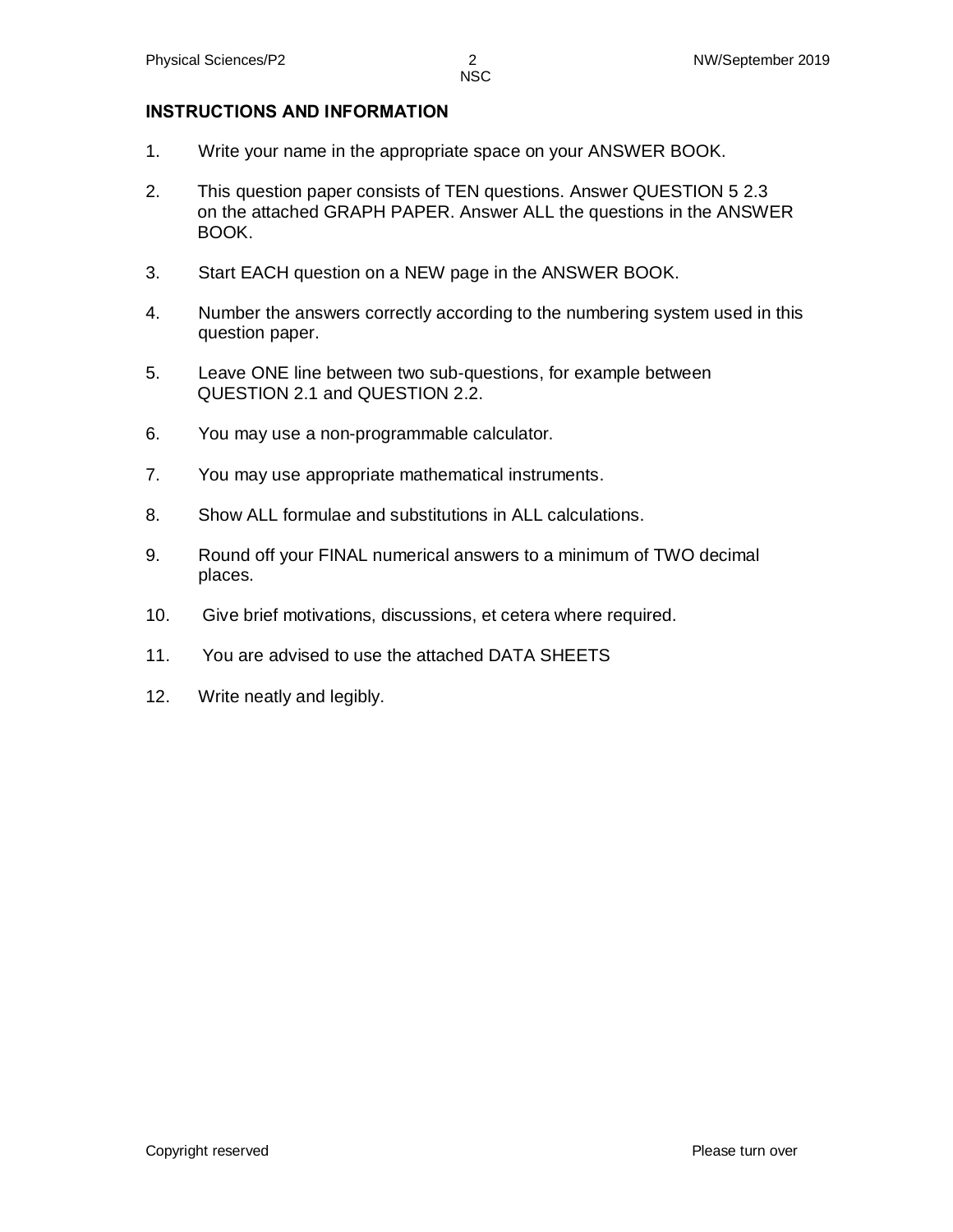# **QUESTION 1: MULTIPLE-CHOICE QUESTIONS**

Various options are provided as possible answers to the following questions. Choose the answer and write only the letter  $(A, D)$  next to the question numbers  $(1.1, 1.10)$  in the ANSWER BOOK,

for example 1.11 D.

- 1.1 Which ONE of the following compounds is saturated?
	- $A$  CH<sub>3</sub>CH(CH<sub>3</sub>)CH<sub>3</sub>
	- $B$   $CH_3CH_2CHCH_2$
	- C CH<sub>3</sub>CHCHCH<sub>3</sub>
	- $D$  CH<sub>3</sub>C(CH<sub>3</sub>)<sub>2</sub>CHCH<sub>2</sub> (2)

- 1.2 Which ONE of the following pair of compounds are FUNCTIONAL isomers?
	- A Methanol and methanal
	- B Butane and 2-methylpropane
	- C Propan-1-ol and propan-2-ol
	- D Propanoic acid and methyl ethanoate (2)
- 1.3 The structural formula of an organic compound is shown below:



Which ONE of the following is the correct IUPAC name of this compound?

- A 2,4-dichloro-2-methylpropane
- B 1,3-dichloro-3-methylpropane
- C 1,3-dichlorobutane
- D 2,4-dichlorobutane (2)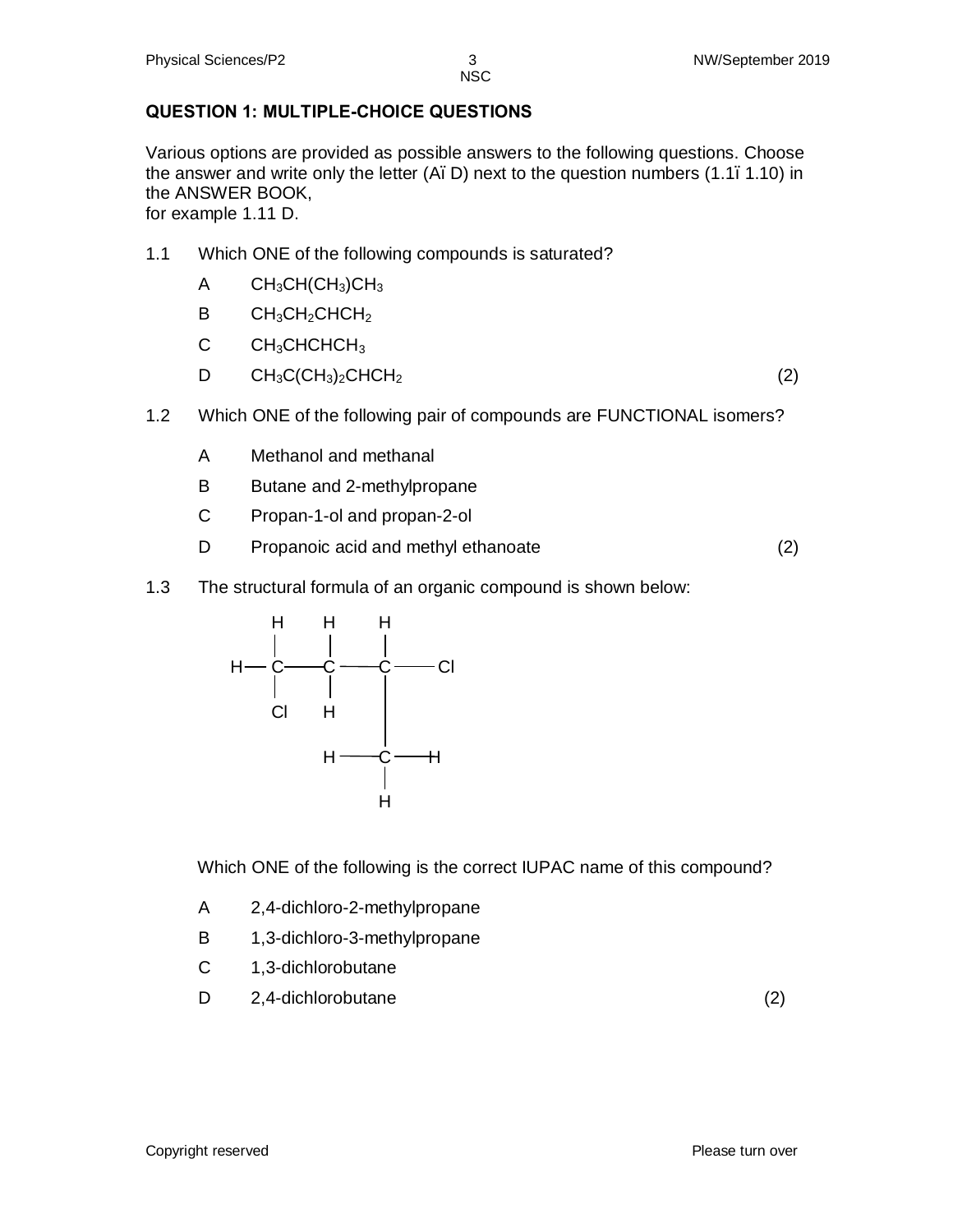- 1.4 Which ONE of the following is the EMPIRICAL FORMULA of 1,2-dichloroethane?
	- A CHC
	- $B$  CH<sub>2</sub>C
	- $C$   $CHC<sub>2</sub>$
	- D  $C_2H_4C_2$  (2)
- 1.5 In which ONE of the solutions will the metallic ion be displaced by lead (Pb)? Use the Table of Standard Reduction Potentials to determine your answer.
	- A Magnesium nitrate
	- B Zinc nitrate
	- C Silver nitrate
	- D Potassium nitrate (2)
- 1.6 In a chemical reaction, the difference between the potential energy of the products and the potential energy of the reactants is equal to the ...
	- A change in enthalpy of the reaction.
	- B rate of the reaction.
	- C activation energy of the reaction.
	- D total potential energy of the particles. (2)
- 1.7 The solution that will have the LOWEST concentration of H<sup>+</sup> ions if complete ionisation takes place, is ...
	- A 0,4 dm<sup>3</sup> of a 1 mol $\textcircled{m}^{-3}$  H<sub>2</sub>SO<sub>4</sub> solution.
	- B 0,4 dm<sup>3</sup> of a 1 mol $\textcircled{m}$ <sup>3</sup> HC solution.
	- C 0,4 dm<sup>3</sup> of a 1 mol $\textcircled{m}^{-3}$  CH<sub>3</sub>COOH solution.
	- D 1 dm<sup>3</sup> of a 1 mol $\textcircled{m}^{-3}$  HC solution. (2)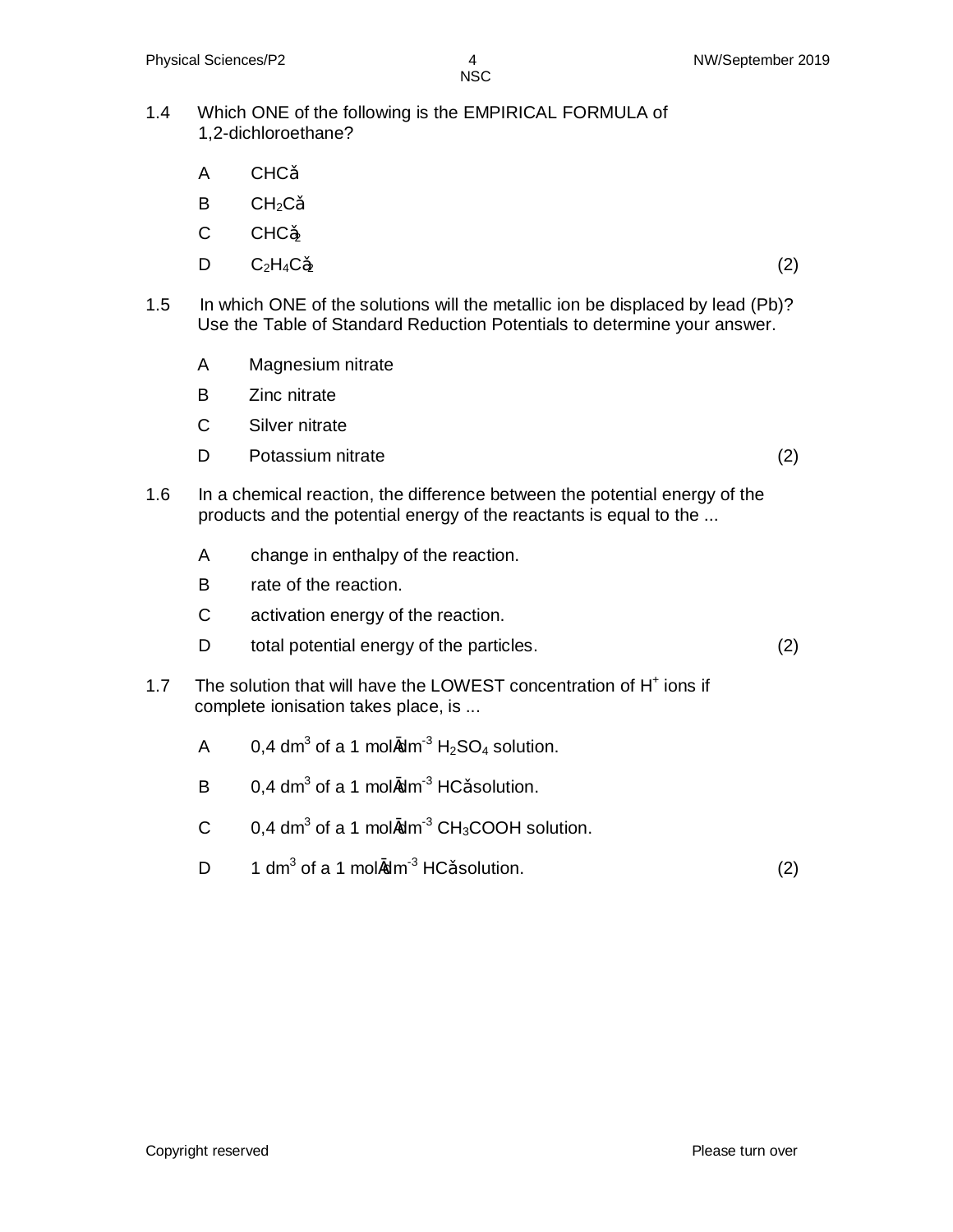1.8 Consider the following equilibrium constants for the same reaction at two different temperatures:

298 K :  $K_c = 0.03$ 318 K :  $K_c = 0,005$ 

Which ONE of the following is CORRECT?

| <b>HEAT OF</b><br><b>REACTION</b> | YIELD OF PRODUCTS AS THE<br><b>TEMPERATURE INCREASES</b> |
|-----------------------------------|----------------------------------------------------------|
| $^a$ H $> 0$                      | Increases                                                |
| $^a$ H $<$ 0                      | Decreases                                                |
| a H > 0                           | Decreases                                                |
| $^a$ H $<$ 0                      | Remains the same                                         |

(2)

1.9 Consider the reaction represented by the balanced equation below:

 $Cu(s) + 2Ag^{(aq)} \rightarrow Cu^{2+}(aq) + 2Ag(s)$ 

In the above reaction,  $Cu(s)$  is the  $\ddot{o}$ 

- A oxidizing agent and is reduced.
- B oxidizing agent and is oxidised.
- C reducing agent and is reduced.
- D reducing agent and is oxidised. (2)
- 1.10 The NPK ratio for a 20 kg bag of fertilizer is 4:3:2(40). The percentage phosphorous in the bag is:
	- A 8,89%
	- B 13,33%
	- C 17,78%
	- $D$  6,67% (2)

 **[20]**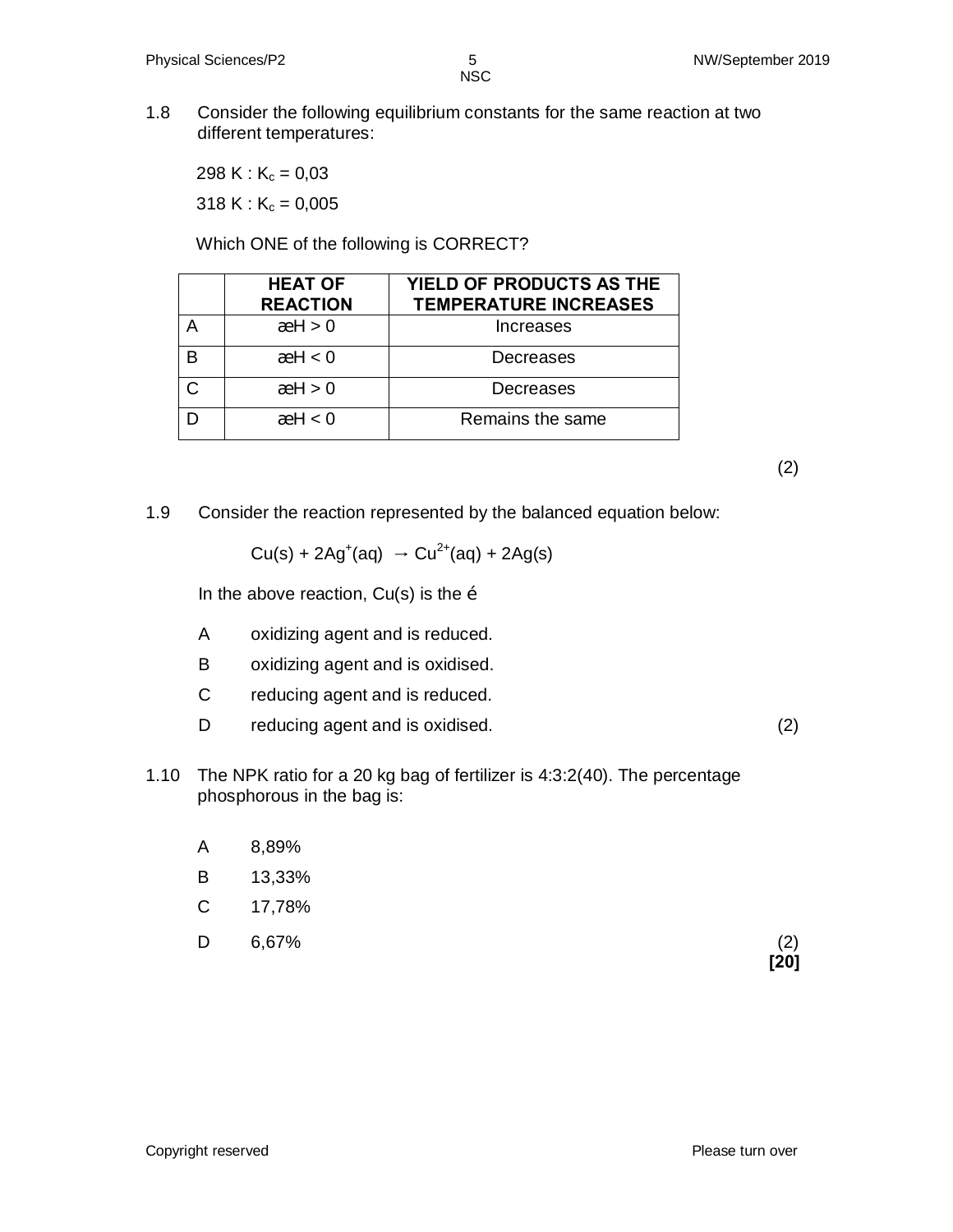# **QUESTION 2 (Start on a new page.)**

- 2.1 Define the term *functional group* of organic compounds. (2)
- 2.2 The IUPAC name of an organic compound is 3,4-dimethylpentan-2-one. For this compound, write down the:
	- 2.2.1 Homologous series to which it belongs (1)
	- 2.2.2 Structural formula (3)
- 2.3 Study the organic compounds represented by the letters **A** to **C** below:



Write down the:

| 2.3.3 IUPAC name of compound <b>B</b>                                                 | (3)<br>[12] |
|---------------------------------------------------------------------------------------|-------------|
| 2.3.2 Structural formula of the compound that is a functional isomer of<br>compound A | (2)         |
| 2.3.1 General formula for compound $C$                                                |             |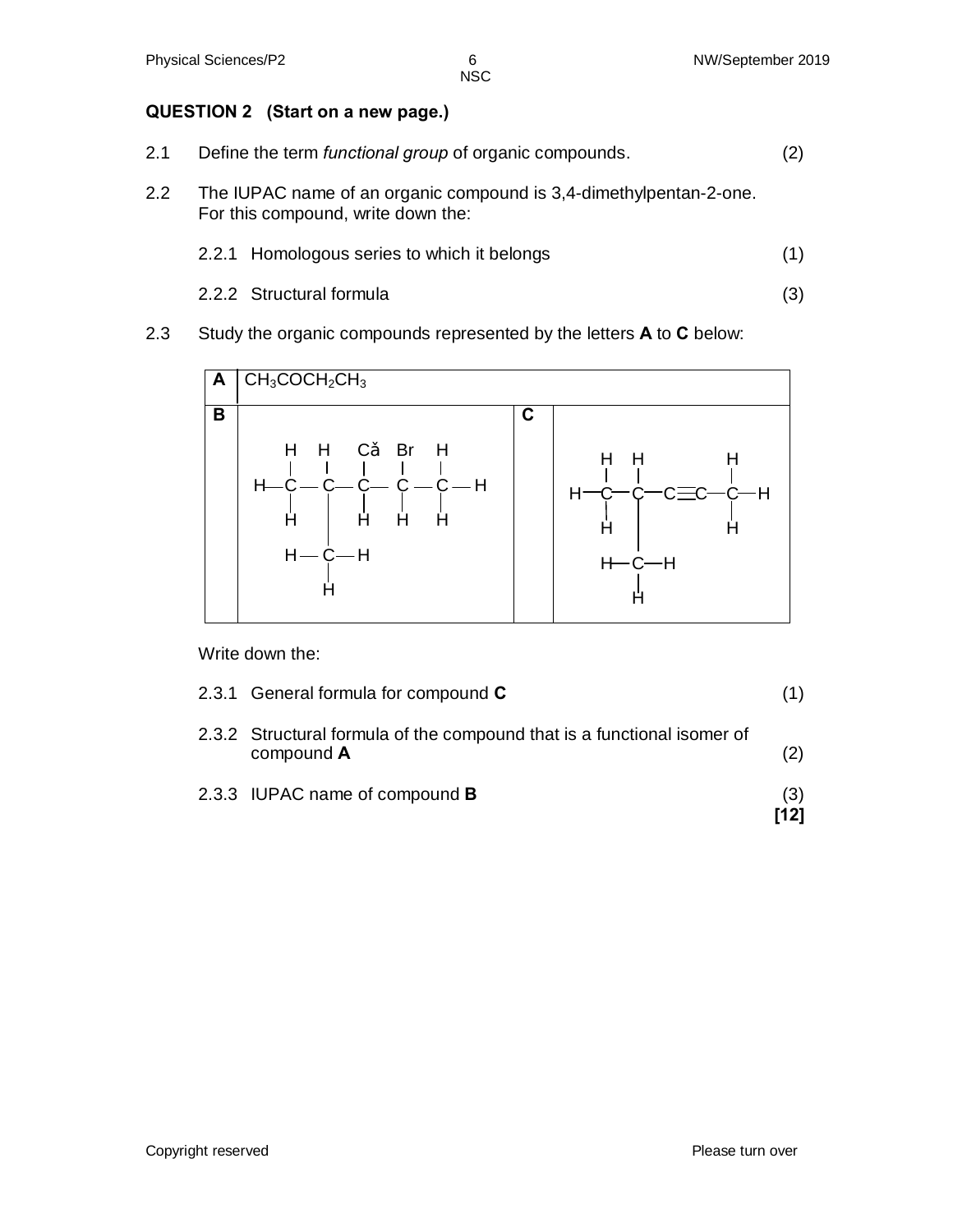# **QUESTION 3 (Start on a new page.)**

The vapour pressures of straight-chain alkanes and straight-chain alcohols, together with their molecular masses, are given in the table below. (Compounds **A**, **B**, **C** and **D**)

|    | <b>COMPOUNDS</b> | <b>VAPOUR PRESSURE</b><br>(kPa) | <b>MOLECULAR MASS</b><br>$(g \cdot mol^{-1})$ |
|----|------------------|---------------------------------|-----------------------------------------------|
| A  | Propane          | 853,16                          |                                               |
| B  | <b>Butane</b>    | 112                             | 58                                            |
| C. | Propan-1-ol      | 2,4                             | 60                                            |
| D  | Butan-1-ol       | 0.1                             | 74                                            |

|     | 3.1.1 Independent variable                                                                                                                                                                              | (1) |
|-----|---------------------------------------------------------------------------------------------------------------------------------------------------------------------------------------------------------|-----|
|     | 3.1.2 Dependent variable                                                                                                                                                                                | (1) |
| 3.2 | Explain the difference between the vapour pressure of the alkane and the<br>alcohol, each having FOUR carbon atoms per molecule, by referring to the<br>TYPE of intermolecular forces in each compound. | 4)  |
| 3.3 | Compound <b>B</b> has an isomer.                                                                                                                                                                        |     |

3.1 The vapour pressures of compound **C** and **D** are compared. Write down the:

|     | 3.3.1 Write down the structural formula of this isomer.                                         | (2) |
|-----|-------------------------------------------------------------------------------------------------|-----|
|     | 3.3.2 Give the IUPAC name of the isomer in QUESTION 3.3.1.                                      | (2) |
|     | 3.3.3 State what type of isomer this is. Choose from CHAIN,<br>POSITIONAL or FUNCTIONAL isomer. | (1) |
| 3.4 | Which ONE of compounds A to D has the highest boiling point?<br>Explain your answer.            | (2) |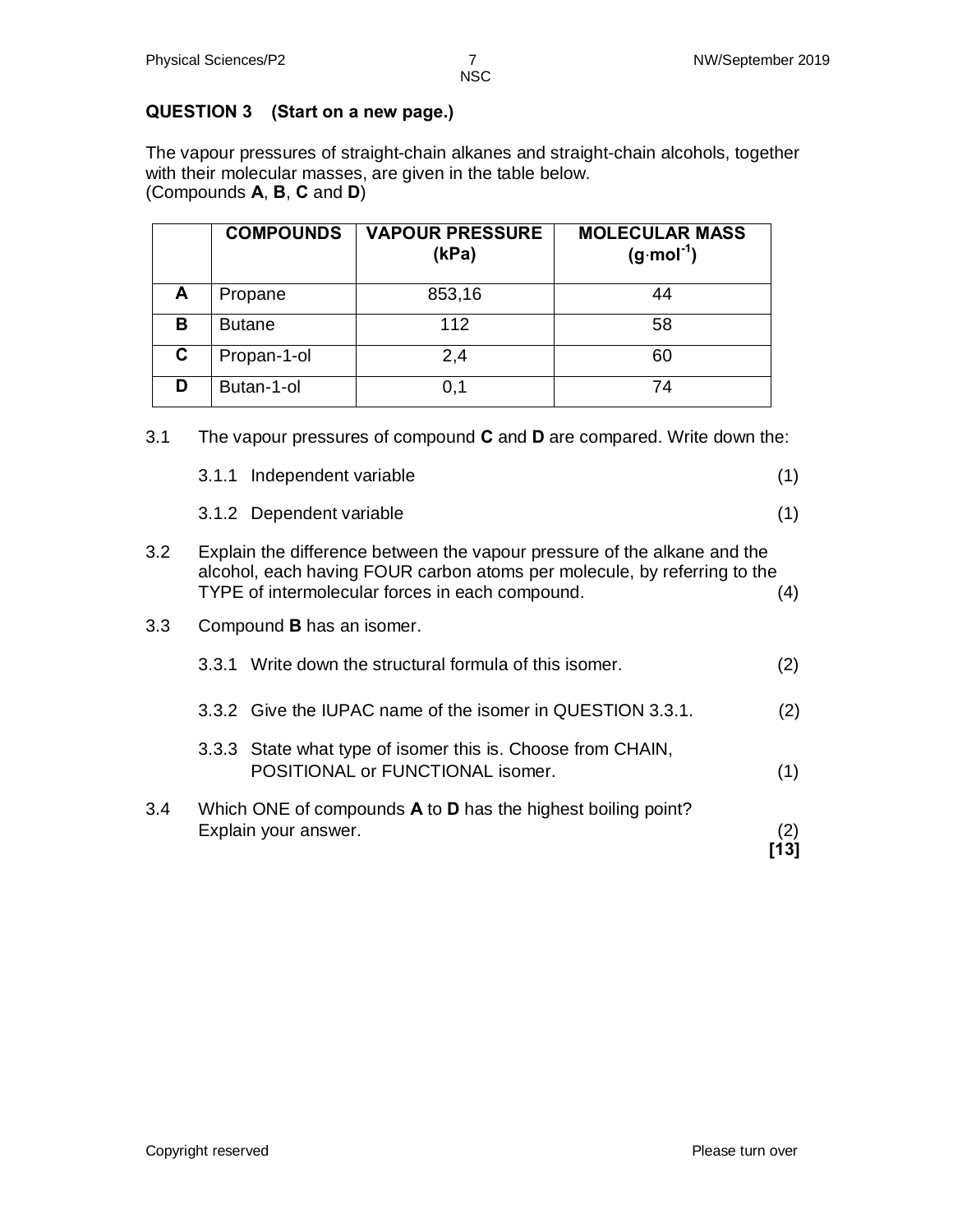### **QUESTION 4 (Start on a new page.)**

The flow diagram below shows the steps that a learner follows to convert but-1-ene to but-2-ene. **I, II** and **III** represent different types of reactions.



4.1 Compound **X** is formed when but-1-ene reacts with HC (g).

Write down:

|  | 4.1.1 TWO reaction conditions for this reaction |  |
|--|-------------------------------------------------|--|
|--|-------------------------------------------------|--|

- 4.1.2 The IUPAC name of compound **X** (2)
- 4.2 Name the type of reactions represented by

| $4.2.1 \quad I$ | (1) |
|-----------------|-----|
| $4.2.2$ II      | (1) |

- 4.2.3 **III** (1)
- 4.3 Compound **Z** is converted to but-2-ene in the presence of concentrated sulphuric acid, in a warm water bath.
	- 4.3.1 Is compound **Z** a PRIMARY, SECONDARY or TERTIARY alcohol? Explain your answer. (3)
	- 4.3.2 Why is compound **Z** heated in a water bath? (1)
- 4.4 Polymerisation can occur by an addition or condensation reaction. The repeating units of two polymers, **A** and **B**, are shown below.

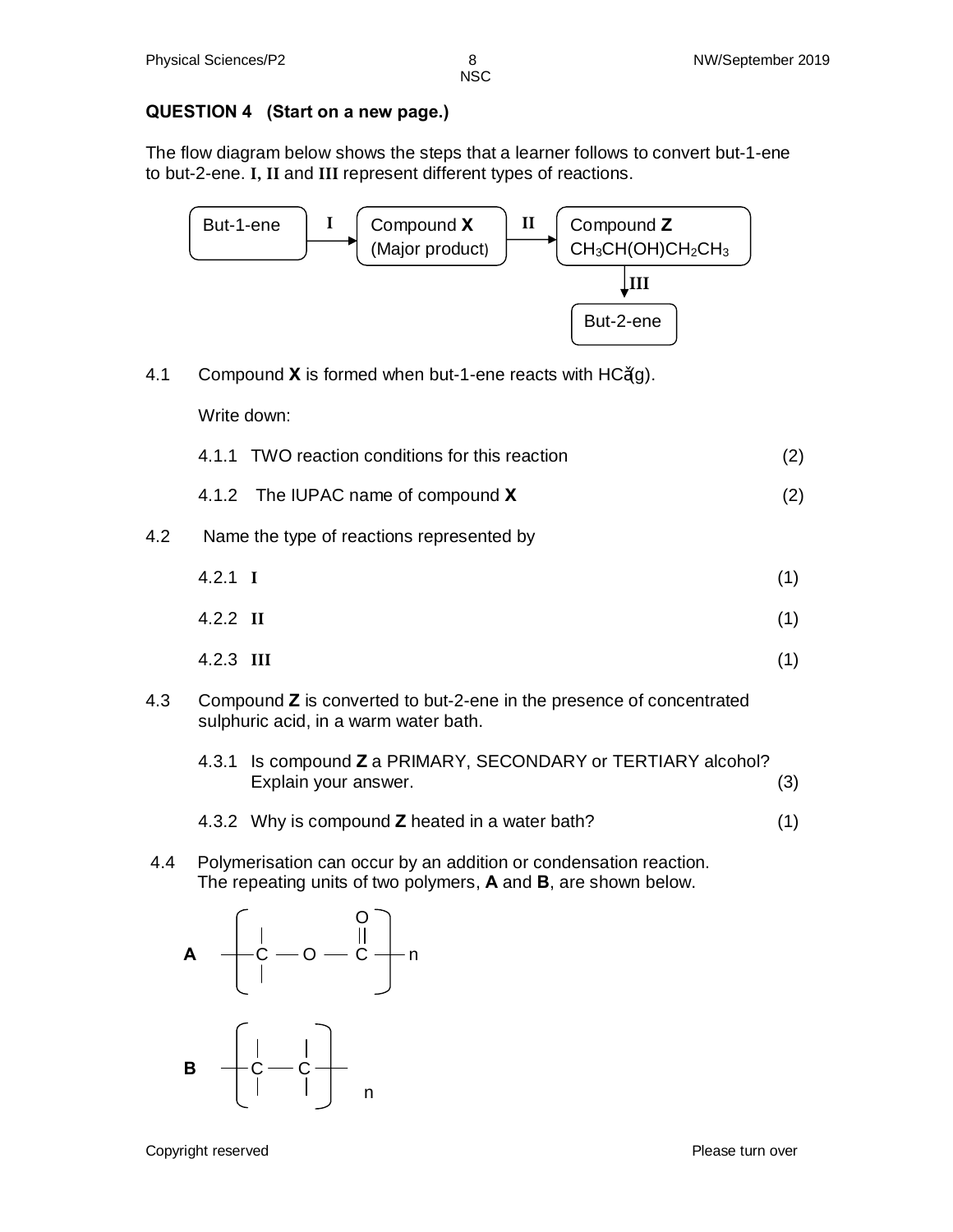| 4.4.1 | Explain what a condensation polymer is.                                | (2)         |
|-------|------------------------------------------------------------------------|-------------|
|       | 4.4.2 Which unit, $\bf{A}$ or $\bf{B}$ , is a condensation polymer?    | (1)         |
|       | 4.4.3 Give the molecular formula of the monomer for polymer <b>B</b> . | (1)<br>[15] |

# **QUESTION 5 (Start on a new page.)**

5.1 Below is the Maxwell-Boltzmann distribution curves of the kinetic energy of molecules at two different temperatures.



- 5.1.1 What do the areas beneath both graphs **A** and **B** and to the right of  $E_a$ , represent? (1)
- 5.1.2 Which ONE of the graphs, **A** or **B**, represents the reaction taking place at the higher temperature? (1)
- 5.2 A group of learners use the reaction between excess hydrochloric acid with magnesium to investigate one of the factors that influences the rate of a chemical reaction. The balanced equation for this reaction is given below:

$$
Mg(s) + 2HC (aq) \qquad MgC_2(aq) + H_2(g)
$$

Two experiments are conducted. In **Experiment 1**, 5 g of magnesium ribbon is used, and in **Experiment 2**, 5 g magnesium powder is used. The volume of hydrogen gas produced in each experiment is measured. The results obtained are shown in the tables below:

# **EXPERIMENT 1: Using Mg ribbon**

| TIME (minutes)                                                              |  |  | $0 \mid 0.5 \mid 1.0 \mid 1.5 \mid 2.0 \mid 2.5 \mid 3.0 \mid 3.5 \mid 4.0$ |  |  |
|-----------------------------------------------------------------------------|--|--|-----------------------------------------------------------------------------|--|--|
| $^{\mathrm{+}}$ Volume of H $_{\mathrm{2}}$ collected in cm $^{\mathrm{3}}$ |  |  | 15   25   30   33   35   35   35   35                                       |  |  |

### **EXPERIMENT 2: Using Mg powder**

| <b>TIME (minutes)</b>                        |  |  |     |     |    | 0.5 1.0 1.5 2.0 2.5 3.0 3.5 4.0 |    |  |  |
|----------------------------------------------|--|--|-----|-----|----|---------------------------------|----|--|--|
| Volume of $H_2$ collected in cm <sup>3</sup> |  |  | -30 | 133 | 35 | 35                              | 35 |  |  |
| Copyright reserved<br>Please turn over       |  |  |     |     |    |                                 |    |  |  |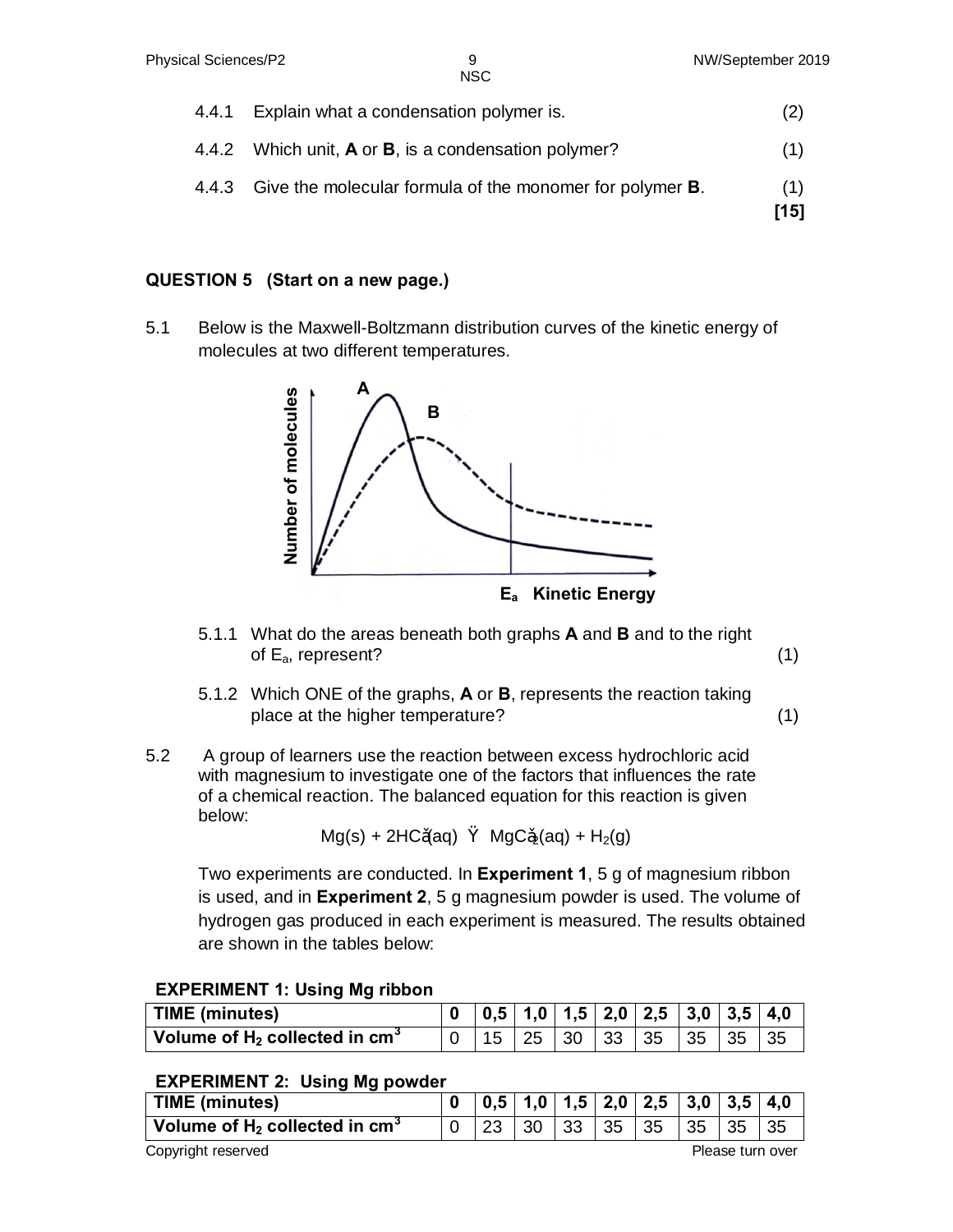5.2.1 For this investigation, write down the:

| (a) | Investigative question | (2) |
|-----|------------------------|-----|
| (b) | Controlled variables   | (2) |
|     |                        |     |

5.2.2 Refer to the table for experiment **1**. Explain why the volume of  $H_2$  collected remains constant after 2,5 minutes. (1)

| 5.2.3 Plot TWO line-graphs for the volume of $H_2$ collected versus time for |     |
|------------------------------------------------------------------------------|-----|
| Experiments 1 and 2 for both on the same set of axes. Clearly label          |     |
| your graphs 1 and 2.                                                         | (4) |

- 5.2.4 Which ONE of the experiments, **1** or **2**, occurred at a higher rate? (1)
- 5.2.5 Explain your answer to QUESTION 5.2.4 in terms of the collision theory. (3)
- 5.2.6 Determine the average rate of formation of  $H<sub>2</sub>$  gas in Experiment 1 for  $t = 0$  min to  $t = 0.5$  minutes. (3)  **[18]**

### **QUESTION 6 (Start on a new page.)**

Carbon dioxide reacts with carbon in a closed system to produce carbon monoxide (CO), according to the following balanced equation:

$$
CO2(g) + C(s) + heat = 2CO(g)
$$

6.1 Explain the term *closed system*. (2)

6.2 Is the above reaction an EXOTHERMIC or ENDOTHERMIC? Give a reason for the answer. (2)

Initially an unknown amount of carbon dioxide is exposed to hot carbon at 800 °C in a sealed 2 dm<sup>3</sup> container. The equilibrium constant,  $K_c$ , for the reaction is 14. At equilibrium it is found that 168 g carbon monoxide is present.

- 6.3 How will the equilibrium concentration of the product compare to that of the reactants? Choose from: LARGER THAN, SMALLER THAN or EQUAL TO. Give a reason for your answer. (No calculation is required.) (2)
- 6.4 Calculate the initial amount (in moles) of  $CO<sub>2</sub>(q)$  present. (9)
- 6.5 If more carbon is added at a constant temperature, how will this affect the yield of CO(g) at equilibrium? Choose from INCREASES, DECREASES or REMAINS THE SAME. (1)  **[16]**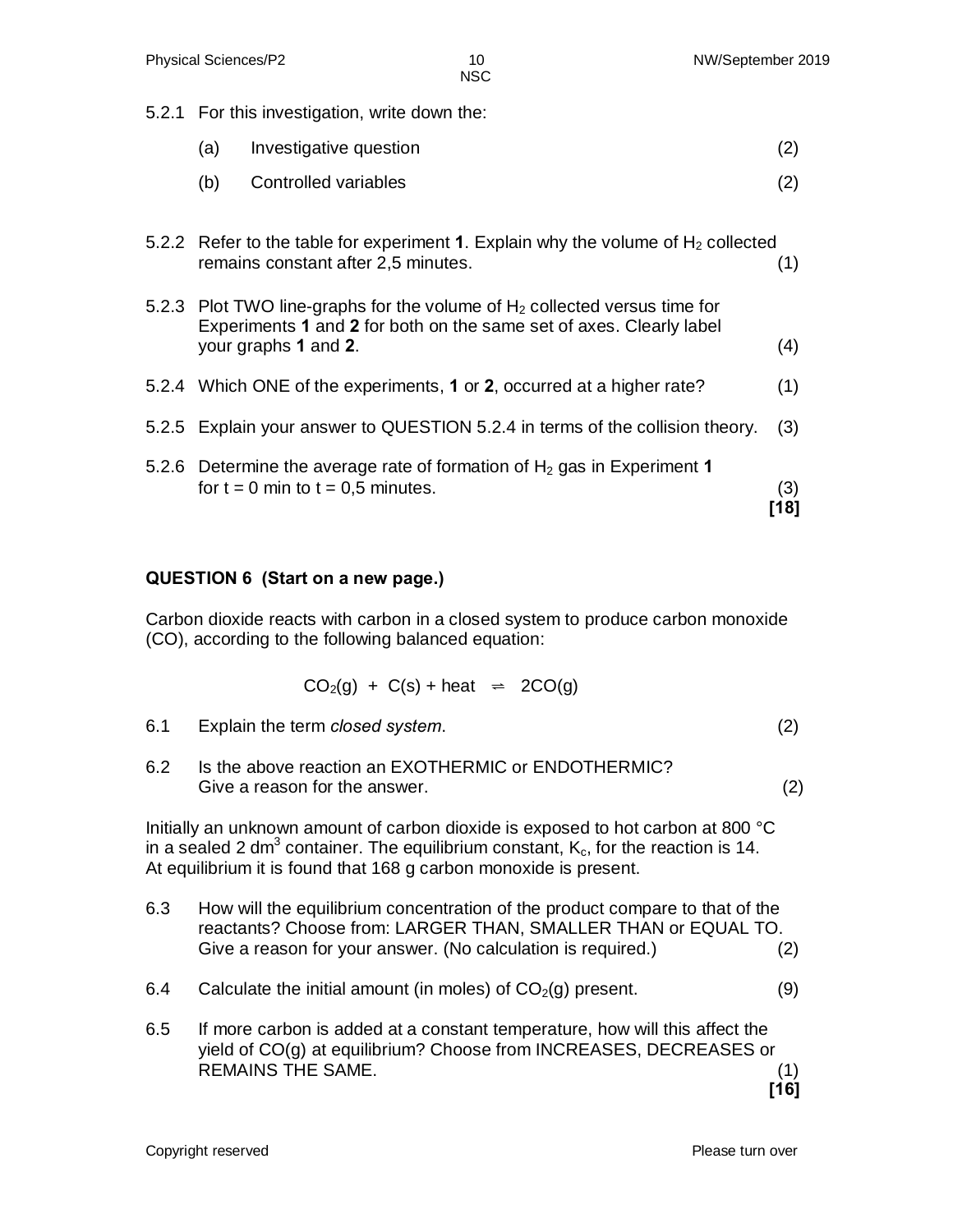#### **QUESTION 7 (Start on a new page.)**

| 7.1 |             | A monoprotic acid HY ionises completely when dissolved in water. The<br>hydroxide ion concentration [OH] in the solution is 1 x $10^{-11}$ mol $\cdot$ dm <sup>-3</sup> . |     |
|-----|-------------|---------------------------------------------------------------------------------------------------------------------------------------------------------------------------|-----|
|     |             | 7.1.1 Define an acid in terms of the Brønsted-Lowry theory.                                                                                                               | (2) |
|     |             | 7.1.2 Define the term <i>monoprotic acid.</i>                                                                                                                             | (2) |
|     | answer.     | 7.1.3 Is acid HY a WEAK or a STRONG acid? Give a reason for your                                                                                                          | (2) |
|     |             | 7.1.4 Calculate the following:                                                                                                                                            |     |
|     | (a)         | The concentration of hydronium ions $[H_3O^+]$ in the solution.                                                                                                           | (3) |
|     | (b)         | The pH of the solution                                                                                                                                                    | (3) |
| 7.2 |             | A sample of sodium carbonate ( $Na2CO3$ ) is dissolved in water.                                                                                                          |     |
|     | Write down: |                                                                                                                                                                           |     |
|     | in water    | 7.2.1 Equation for the hydrolysis of the carbonate ion $(CO_3^2)$                                                                                                         | (3) |

7.2.2 Formula of the conjugate acid of the carbonate ion  $(CO_3^2)$  $(1)$ 

4,24 g of sodium carbonate ( $Na<sub>2</sub>CO<sub>3</sub>$ ) is dissolved in water. The solution is neutralised by 250 cm<sup>3</sup> of a hydrochloric acid (HC) solution according to the following balanced equation:

$$
Na_2CO_3(s) + 2HC (aq) \rightarrow 2NaC (aq) + CO_2(g) + H_2O( )
$$

7.2.3 Calculate the concentration of the HC solution. (6)  **[22]**

Copyright reserved **Please** turn over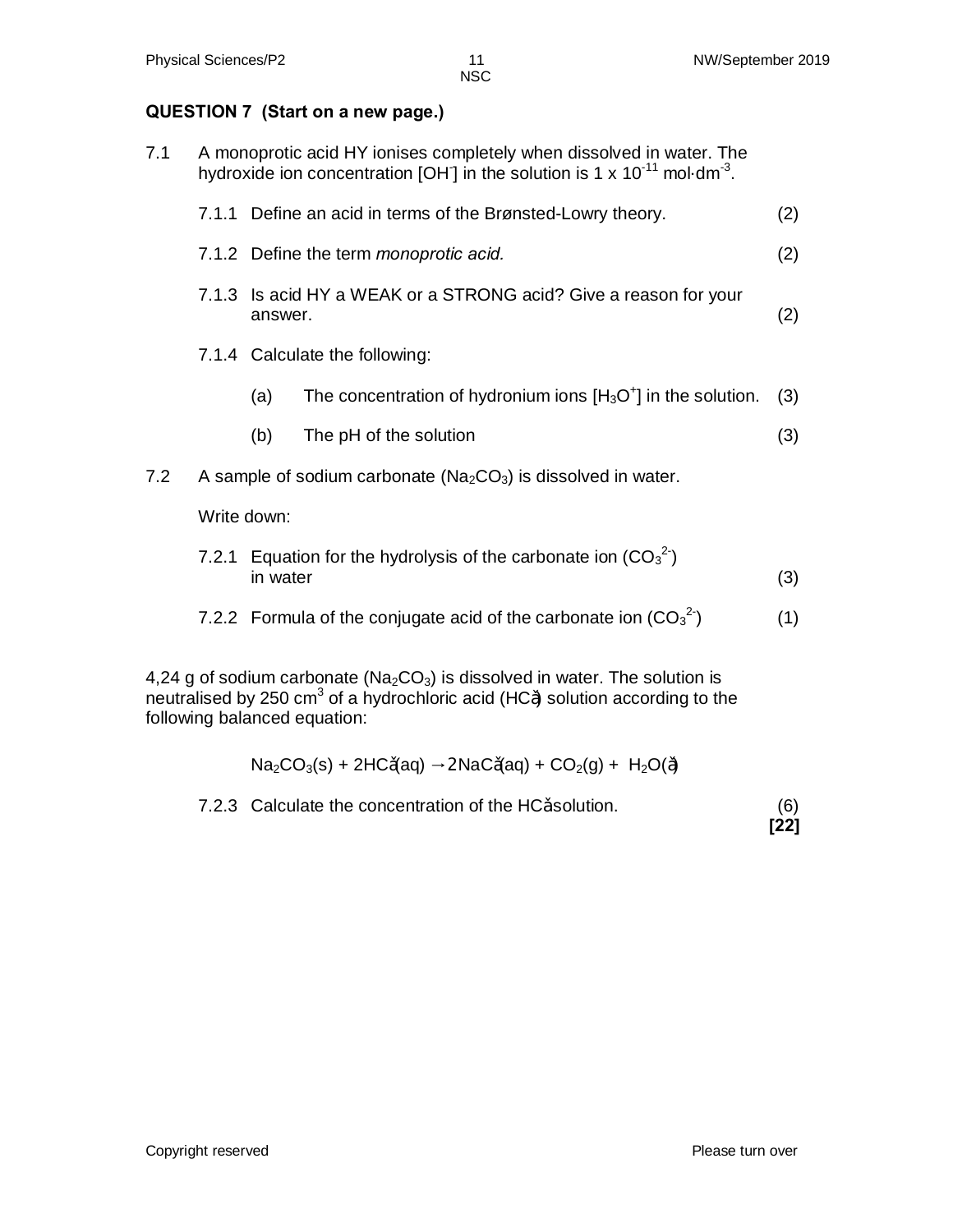# **QUESTION 8 (Start on a new page.)**

A standard electrochemical cell is set up. The overall (net) balanced equation is shown below.

Ba(s) + 2I- (aq) → Ba2+(aq) + 2I- (aq)

When this cell is in operation under standard conditions, chemical energy is converted into electrical energy.

| 8.1 | What type of electrochemical cell is this?                                                                                                                                                     | (1)        |
|-----|------------------------------------------------------------------------------------------------------------------------------------------------------------------------------------------------|------------|
| 8.2 | Write down the:                                                                                                                                                                                |            |
|     | 8.2.1 Oxidation half-reaction that takes place in this cell                                                                                                                                    | (2)        |
|     | 8.2.2 Direction in which electrons will flow? Choose from IODINE TO<br>BARIUM half-cell or BARIUM TO IODINE half-cell                                                                          | (1)        |
|     | 8.2.3 Cell notation for this cell                                                                                                                                                              | (3)        |
| 8.3 | Calculate the emf of the cell.                                                                                                                                                                 | (4)        |
| 8.4 | Is the cell reaction spontaneous or a non-spontaneous? Give a reason<br>for your answer.                                                                                                       | (2)        |
| 8.5 | How will the voltmeter reading in QUESTION 8.3 be affected if<br>the concentration of barium ions $[Ba^{2+}(aq)]$ is increased? Choose from:<br><b>INCREASE, DECREASE or REMAINS THE SAME.</b> | (1)<br>14] |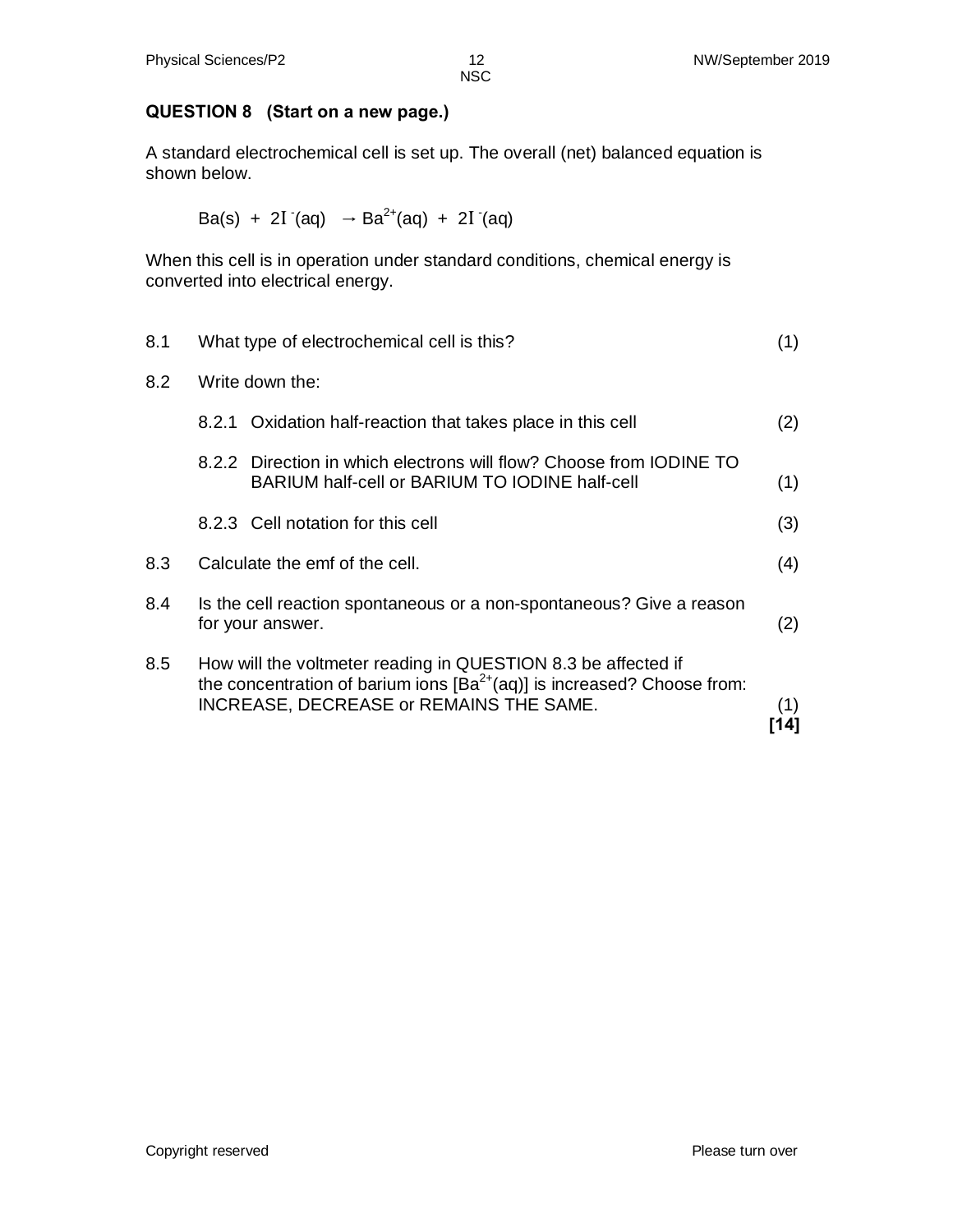# **QUESTION 9 (Start on a new page.)**

In the simplified sketch below, carbon electrodes are used during the electrolysis of a concentrated sodium chloride solution.



- 9.1 Define the term *electrolysis*. (2)
- 9.2 Write down the:

| 9.2.1 Half-reaction that takes place at electrode <b>E</b>  | (2)        |
|-------------------------------------------------------------|------------|
| 9.2.2 NAME or FORMULA of the gas released at electrode D    | (1)        |
| 9.2.3 Balanced equation for the net (overall) cell reaction | (3)<br>[8] |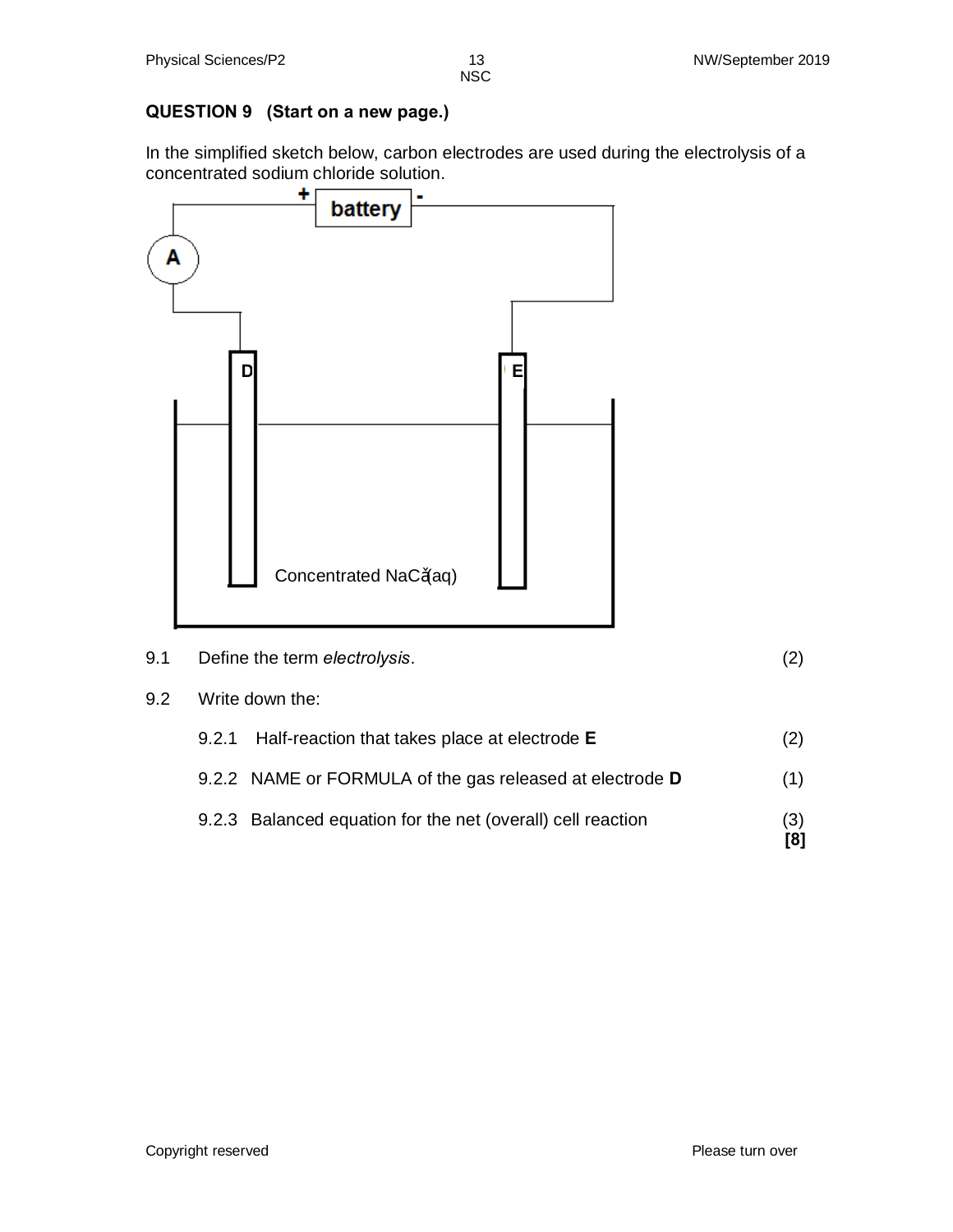#### **QUESTION 10 (Start on a new page.)**

Ammonia is an important fertiliser and is produced on a large scale in the industry.

10.1 For the industrial preparation of ammonia, write down the:

|      |              | <b>TOTAL: 150</b>                                                                                                                                |             |
|------|--------------|--------------------------------------------------------------------------------------------------------------------------------------------------|-------------|
|      |              | nitrate.                                                                                                                                         | (3)<br>[12] |
|      | 10.2.2       | Calculate the percentage mass of NITROGEN in ammonium                                                                                            |             |
|      | 10.2.1       | Which ONE the above fertilisers will be the best choice? Give a<br>reason for your answer.                                                       | (2)         |
|      |              | Potassium chloride, calcium hydrogen phosphate and ammonium nitrate.                                                                             |             |
| 10.2 | fertilisers: | A farmer grows spinach on his farm and wants to use a fertiliser which<br>promotes green leaves. He needs to choose from the following available |             |
|      | 10.1.4       | FORMULAE of two fertilisers prepared form ammonia                                                                                                | (2)         |
|      | 10.1.3       | A balanced chemical equation for this process                                                                                                    | (3)         |
|      | 10.1.2       | NAME of the catalyst used in this process                                                                                                        | (1)         |
|      | 10.1.1       | NAME of the process during which ammonia is prepared                                                                                             | (1)         |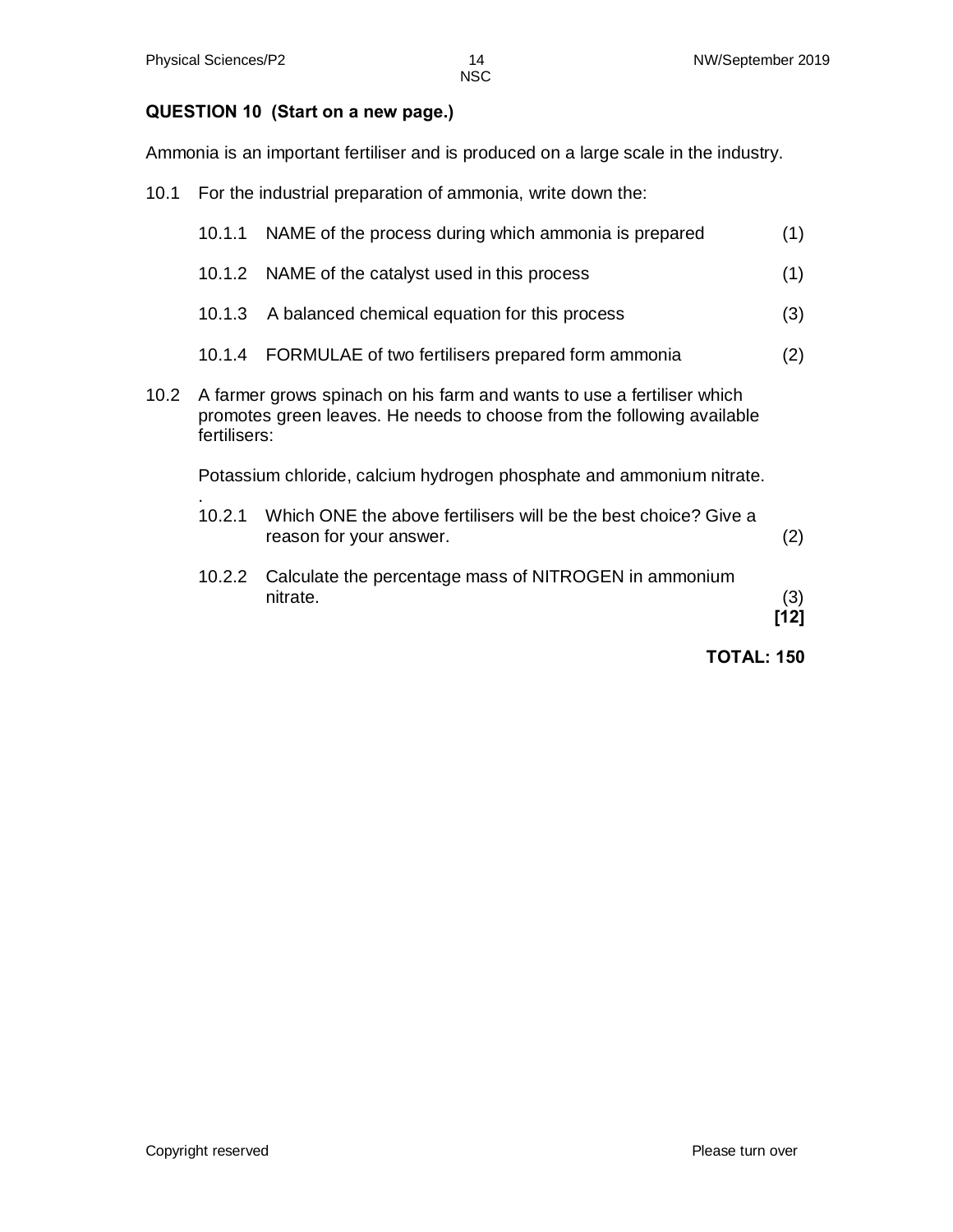#### **DATA FOR PHYSICAL SCIENCES GRADE 12 PAPER 2 (CHEMISTRY)**

### *GEGEWENS VIR FISIESE WETENSKAPPE GRAAD 12 VRAESTEL 2 (CHEMIE)*

### **TABLE 1: PHYSICAL CONSTANTS/***TABEL 1: FISIESE KONSTANTES*

| <b>NAME/NAAM</b>                                   | <b>SYMBOL/SIMBOOL</b>     | <b>VALUE/WAARDE</b>                |
|----------------------------------------------------|---------------------------|------------------------------------|
| Standard pressure<br>Standaarddruk                 | $p^{\theta}$              | 1,013 x $10^5$ Pa                  |
| Molar gas volume at STP<br>Molêre gasvolume by STD | $\mathsf{V}_{\mathsf{m}}$ | 22,4 $dm^3$ mol <sup>-1</sup>      |
| Standard temperature<br>Standaardtemperatuur       | $\mathsf{T}^{\, \theta}$  | 273 K                              |
| Charge on electron<br>Lading op elektron           | e                         | $-1,6 \times 10^{-19}$ C           |
| Avogadroc constant<br>Avogadro-konstante           | $N_A$                     | 6,02 x $10^{23}$ mol <sup>-1</sup> |

#### **TABLE 2: FORMULAE/***TABEL 2: FORMULES*

| $n = \frac{m}{M}$                                                                                                  | $n = \frac{N}{N_A}$   |  |  |  |  |  |  |  |
|--------------------------------------------------------------------------------------------------------------------|-----------------------|--|--|--|--|--|--|--|
| or/of $c=\frac{m}{MV}$<br>$c = \frac{n}{V}$                                                                        | $n = \frac{V}{V_{m}}$ |  |  |  |  |  |  |  |
| $\frac{c_a v_a}{a} = \frac{n_a}{a}$<br>$C_bV_b$ $n_b$                                                              | $pH = -log[H3O+]$     |  |  |  |  |  |  |  |
| $K_w = [H_3O^+][OH] = 1 \times 10^{-14}$ at/by 298 K                                                               |                       |  |  |  |  |  |  |  |
| $E_{cell} = E_{cathode} - E_{anode} / E_{sel} = E_{katode} - E_{anode}$                                            |                       |  |  |  |  |  |  |  |
| or/of<br>$E_{cell} = E_{reduction} - E_{oxidation}/E_{sel} = E_{reduksie} - E_{oksidasie}$                         |                       |  |  |  |  |  |  |  |
| or/of<br>$E_{cell} = E_{oxidising agent} - E_{reducing agent} / E_{sel} = E_{oksideermiddel} - E_{reduseermiddel}$ |                       |  |  |  |  |  |  |  |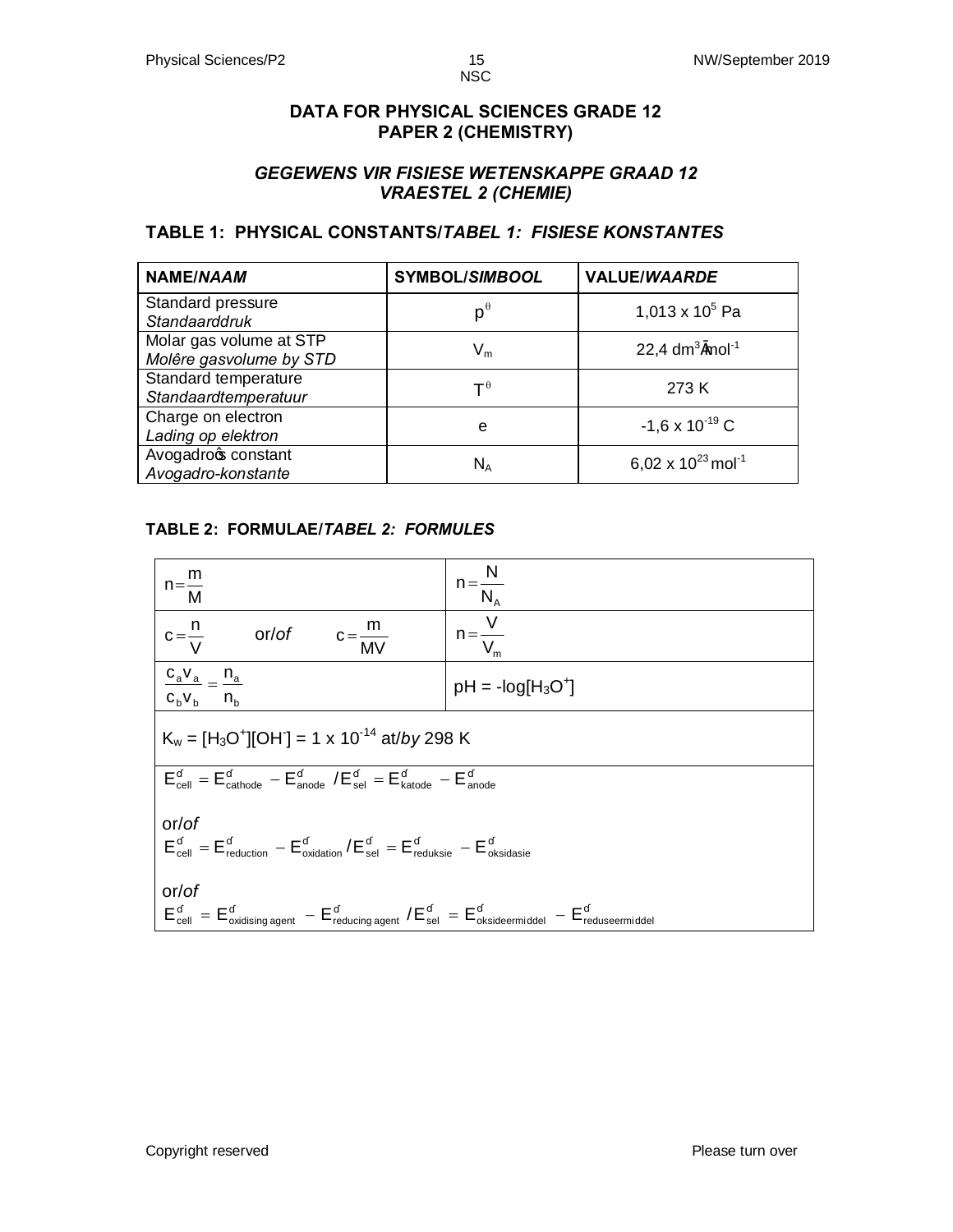Physical Sciences/P2 **NW/September 2019** 16 NW/September 2019

 $\frac{16}{NSC}$ 

|                                 |                                    |                                                     |                          |                                            | TABLE 3:                     |               |                 |                            |                         |                                                           |                                |                        | THE PERIODIC TABLE OF ELEMENTS/TABEL 3:                            |                                      |                              |                                      |                        | DIE PERIODIEKE TABEL VAN ELEMENTE                           |         |                             |                                 |                  |                                                  |                 |                             |                              |                  |                            |                    |                                           |                             |
|---------------------------------|------------------------------------|-----------------------------------------------------|--------------------------|--------------------------------------------|------------------------------|---------------|-----------------|----------------------------|-------------------------|-----------------------------------------------------------|--------------------------------|------------------------|--------------------------------------------------------------------|--------------------------------------|------------------------------|--------------------------------------|------------------------|-------------------------------------------------------------|---------|-----------------------------|---------------------------------|------------------|--------------------------------------------------|-----------------|-----------------------------|------------------------------|------------------|----------------------------|--------------------|-------------------------------------------|-----------------------------|
|                                 | 1<br>(1)                           |                                                     | $\boldsymbol{2}$<br>(II) |                                            | 3                            |               | 4               | 5                          |                         | 6                                                         |                                | $\overline{7}$         | 8<br><b>Atomic number</b>                                          |                                      | 9                            |                                      | 10                     | 11                                                          |         | 12                          |                                 | 13<br>(III)      |                                                  | 14<br>(IV)      |                             | 15<br>(V)                    |                  | 16<br>(VI)                 |                    | 17<br>(VII)                               | 18<br>(VIII)                |
| 2,1                             | 1<br>H<br>1                        |                                                     |                          |                                            |                              |               |                 |                            |                         | <b>KEY/SLEUTEL</b>                                        |                                |                        | <b>Atoomgetal</b><br>29                                            |                                      |                              |                                      |                        |                                                             |         |                             |                                 |                  |                                                  |                 |                             |                              |                  |                            |                    |                                           | $\mathbf{2}$<br>He<br>4     |
| $\overline{1}$ , $\overline{0}$ | 3<br>Li<br>$\overline{7}$          | 1,5                                                 | 4<br><b>Be</b><br>9      |                                            |                              |               |                 |                            |                         | Electronegativity<br>Elektronegatiwiteit                  |                                |                        | 1,9<br>Cu                                                          |                                      |                              | <b>Symbol</b><br>Simbool             |                        |                                                             |         |                             | 2,0                             | 5<br>B<br>11     | 2,5                                              | 6<br>C<br>12    | 3,0                         | N<br>14                      | 3,5              | 8<br>$\mathbf 0$<br>16     | 4,0                | 9<br>F<br>19                              | 10<br><b>Ne</b><br>20       |
| 0,9                             | 11<br><b>Na</b><br>23              | $\mathbf{v}$<br>$\overline{\phantom{0}}$            | 12<br>Mg<br>24           |                                            |                              |               |                 |                            |                         |                                                           |                                |                        | Approximate relative atomic mass<br>Benaderde relatiewe atoommassa |                                      |                              |                                      |                        |                                                             |         |                             | $\ddot{1}$                      | 13<br>Al<br>27   | 1,8                                              | 14<br>Si<br>28  | 2,1                         | $\overline{15}$<br>P<br>31   | $\overline{2,5}$ | $\overline{16}$<br>S<br>32 | 3,0                | $\overline{17}$<br>C <sub>l</sub><br>35,5 | $\overline{18}$<br>Ar<br>40 |
| $\mathbf{0},\mathbf{8}$         | 19<br>K<br>39                      | $\overline{\mathsf{C}}$<br>$\overline{\phantom{0}}$ | 20<br>Ca<br>40           | 1,3                                        | 21<br><b>Sc</b><br>45        | $\frac{1}{5}$ | 22<br>Ti<br>48  | ڡؚ<br>$\blacktriangledown$ | 23<br>$\mathbf v$<br>51 | 24<br>cr<br>ِي<br>$\blacktriangledown$<br>52              | rù<br>$\overline{\phantom{0}}$ | 25<br>Mn<br>55         | <u>26</u><br>6ခို့ခဲ့<br>$\infty$<br>$\blacktriangledown$<br>56    | $\infty$<br>$\overline{\phantom{0}}$ | 27<br>Co<br>59               | $\infty$<br>$\overline{\phantom{0}}$ | 28<br>Ni<br>59         | 29<br>Cu<br>ဇာ့<br>$\blacktriangledown$<br>63,5             | ِم<br>٣ | 30<br>Zn<br>65              | ِهِ<br>$\overline{\phantom{0}}$ | 31<br>Ga<br>70   | $\tilde{\mathbf{c}}$<br>$\overline{\phantom{0}}$ | 32<br>Ge<br>73  | $\overline{2,0}$            | 33<br>As<br>75               | $\frac{4}{3}$    | 34<br><b>Se</b><br>79      | $\overline{2,8}$   | 35<br><b>Br</b><br>80                     | 36<br>Kr<br>84              |
| $\overline{0,8}$                | $\overline{37}$<br><b>Rb</b><br>86 | $\overline{1,0}$                                    | 38<br>Sr<br>88           | $\overline{a}$<br>$\overline{\phantom{0}}$ | 39<br>Y<br>89                | $\dot{4}$     | 40<br>Zr<br>91  |                            | 41<br><b>Nb</b><br>92   | $\overline{42}$<br>Mo<br>∣œ<br>$\blacktriangledown$<br>96 | $\ddot{6}$                     | 43<br><b>Tc</b>        | 44<br><b>Ru</b><br>2,2<br>101                                      | 2,2                                  | $\overline{45}$<br>Rh<br>103 | $\overline{2.2}$                     | 46<br>Pd<br>106        | $\overline{47}$<br>ၜႄၟ<br>Ag<br>$\blacktriangledown$<br>108 | ż<br>٣  | 48<br>C <sub>d</sub><br>112 | Ľ.<br>$\blacktriangledown$      | 49<br>In<br>115  | $\infty$<br>$\blacktriangledown$                 | 50<br>Sn<br>119 | ဇာ့<br>$\blacktriangledown$ | $\overline{51}$<br>Sb<br>122 | $\overline{2,1}$ | 52<br>Te<br>128            | 2,5                | $\overline{53}$<br>127                    | 54<br>Xe<br>131             |
| 0,7                             | 55<br>$\mathsf{Cs}$<br>133         | $\overline{0,0}$                                    | 56<br>Ba<br>137          |                                            | $\overline{57}$<br>La<br>139 | 1,6           | 72<br>Hf<br>179 |                            | 73<br>Ta<br>181         | 74<br>W<br>184                                            |                                | 75<br><b>Re</b><br>186 | 76<br>Os<br>190                                                    |                                      | 77<br>Ir<br>192              |                                      | 78<br><b>Pt</b><br>195 | 79<br>Au<br>197                                             |         | 80<br>Hg<br>201             | œ<br>$\overline{\phantom{0}}$   | 81<br>Τe<br>204  | $\tilde{\mathbf{c}}$<br>$\overline{\phantom{0}}$ | 82<br>Pb<br>207 | 1,9                         | 83<br>Bi<br>209              | 2,0              | 84<br>Po                   | rÙ<br>$\mathbf{a}$ | 85<br>At                                  | 86<br><b>Rn</b>             |
| 0,7                             | 87<br>Fr                           | $\overline{0,0}$                                    | 88<br>Ra<br>226          |                                            | 89<br>Ac                     |               |                 | 58                         |                         | 59                                                        |                                | 60                     | 61                                                                 | 62                                   |                              |                                      | 63                     | 64                                                          |         | 65                          |                                 | 66               |                                                  | 67              |                             | 68                           |                  | 69                         |                    | 70                                        | 71                          |
|                                 |                                    |                                                     |                          |                                            |                              |               |                 | Ce<br>140                  |                         | Pr<br>141                                                 |                                | <b>Nd</b><br>144       | Pm                                                                 | Sm<br>150                            |                              |                                      | Eu<br>152              | Gd<br>157                                                   |         | Tb<br>159                   |                                 | <b>Dy</b><br>163 |                                                  | Ho<br>165       |                             | Er<br>167                    |                  | Tm<br>169                  |                    | Yb<br>173                                 | Lu<br>175                   |
|                                 |                                    |                                                     |                          |                                            |                              |               |                 | 90<br><b>Th</b>            |                         | 91<br>Pa                                                  |                                | 92<br>U                | 93<br><b>Np</b>                                                    | 94<br>Pu                             |                              |                                      | 95<br>Am               | 96<br>$\mathsf{c}_{\mathsf{m}}$                             |         | 97<br><b>Bk</b>             |                                 | 98<br><b>Cf</b>  |                                                  | 99<br>Es        |                             | 100<br>Fm                    |                  | 101<br>Md                  |                    | 102<br><b>No</b>                          | 103<br>Lr                   |

Copyright reserved Please turn over

**232**

**238**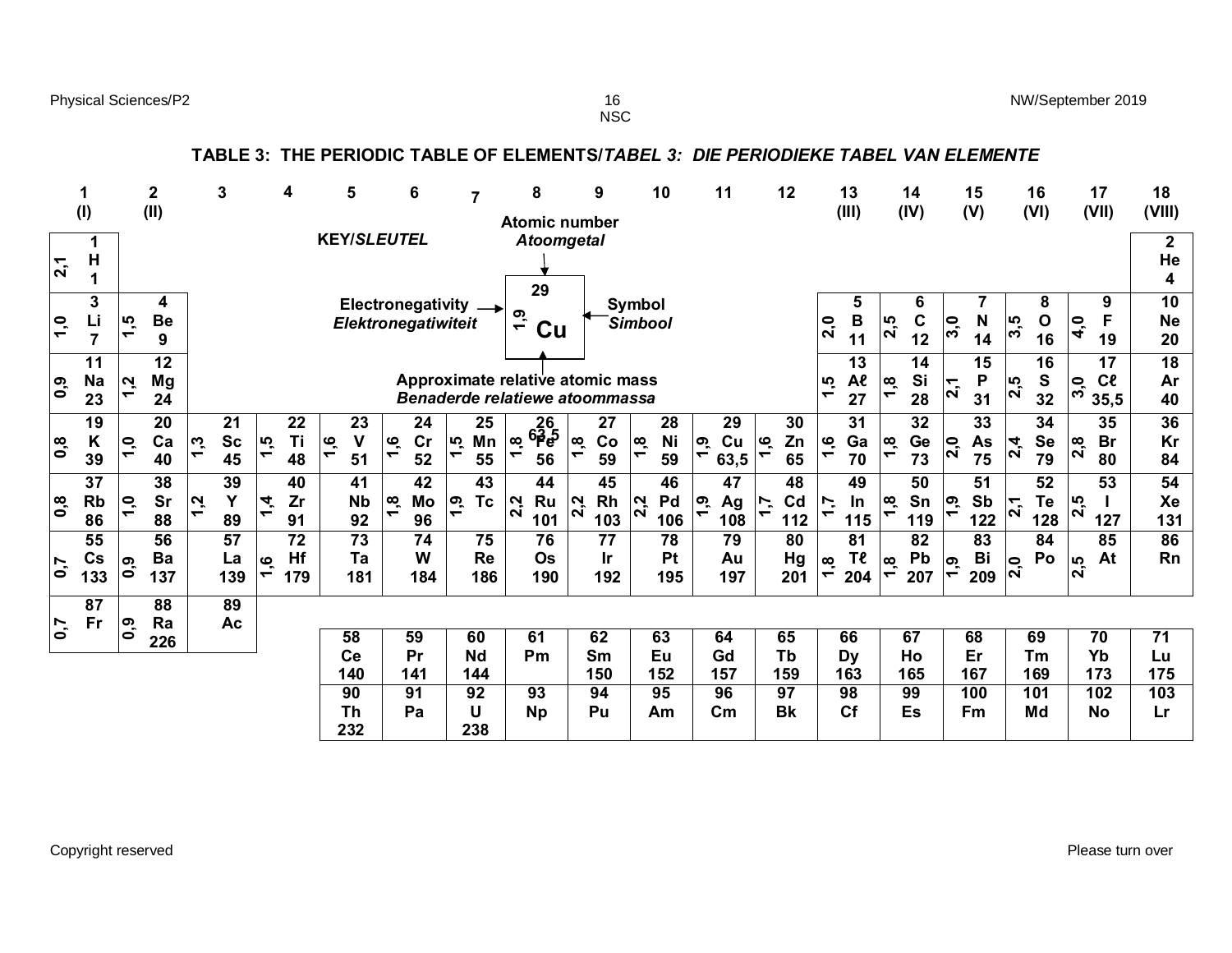#### **TABLE 4A: STANDARD REDUCTION POTENTIALS** *TABEL 4A: STANDAARD-REDUKSIEPOTENSIALE*

| <b>Half-reactions/Halfreaksies</b>                  |                                |                        | (V)                |
|-----------------------------------------------------|--------------------------------|------------------------|--------------------|
| $F_2(g) + 2e^-$                                     | $\Rightarrow$                  | $2F^-$                 | $+2,87$            |
| $Co^{3+} + e^{-}$                                   | $\Rightarrow$                  | $Co2+$                 | $+1,81$            |
| $H_2O_2 + 2H^+ + 2e^-$                              | $\Rightarrow$                  | $2H_2O$                | $+1,77$            |
| $MnO_4^- + 8H^+ + 5e^-$                             | $\Rightarrow$                  | $Mn^{2+} + 4H_2O$      | $+1,51$            |
| $C_2(g) + 2e^-$                                     | $\Rightarrow$                  | $2C^-$                 | $+1,36$            |
| $Cr_2O_7^{2-}$ + 14H <sup>+</sup> + 6e <sup>-</sup> | $\Rightarrow$                  | $2Cr^{3+} + 7H_2O$     | $+1,33$            |
| $O_2(g) + 4H^+ + 4e^-$                              | $\Rightarrow$                  | 2H <sub>2</sub> O      | $+1,23$            |
| $MnO_2 + 4H^+ + 2e^-$                               | $\Rightarrow$                  | $Mn^{2+} + 2H_2O$      | $+1,23$            |
| $Pt^{2+} + 2e^{-}$                                  | $\Rightarrow$                  | Pt                     | $+1,20$            |
| $Br_2( ) + 2e^-$                                    | $\Rightarrow$                  | 2Brī                   | $+1,07$            |
| $NO_3^- + 4H^+ + 3e^-$                              | $\Rightarrow$                  | $NO(g) + 2H_2O$        | $+0,96$            |
| $Hg^{2+} + 2e^{-}$                                  | $\Rightarrow$                  | Hg()                   | $+0,85$            |
| $Ag^+ + e^-$                                        | $\Rightarrow$                  | Ag                     | $+0,80$            |
| $NO_3^- + 2H^+ + e^-$                               | $\Rightarrow$                  | $NO2(g) + H2O$         | + 0,80             |
| $Fe^{3+} + e^{-}$                                   | $\Rightarrow$                  | $Fe2+$                 | $+0,77$            |
| $O_2(g) + 2H^+ + 2e^-$                              | $\Rightarrow$                  | $H_2O_2$               | $+0,68$            |
| $I_2 + 2e^-$                                        | $\Rightarrow$                  | $2\mathsf{I}^-$        | $+0,54$            |
| $Cu+ + e-$                                          | $\Rightarrow$                  | Cu                     | $+0,52$            |
| $SO_2 + 4H^+ + 4e^-$                                | $\Rightarrow$                  | $S + 2H_2O$            | $+0,45$            |
| $2H_2O + O_2 + 4e^-$                                | $\Rightarrow$                  | $4OH^-$                | $+0,40$            |
| $Cu^{2+} + 2e^{-}$                                  | $\Rightarrow$                  | Cu                     | $+0,34$            |
| $SO_4^{2-}$ + 4H <sup>+</sup> + 2e <sup>-</sup>     | $\Rightarrow$                  | $SO2(g) + 2H2O$        | $+0,17$            |
| $Cu^{2+} + e^{-}$                                   | $\Rightarrow$                  | $Cu+$                  | $+0,16$            |
| $Sn^{4+} + 2e^{-}$                                  | $\Rightarrow$                  | $Sn^{2+}$              | $+0,15$            |
| $S + 2H^{+} + 2e^{-}$                               | $\Rightarrow$                  | $H_2S(g)$              | $+0,14$            |
| $2H^+ + 2e^-$                                       | $\Rightarrow$                  | H <sub>2</sub> (g)     | 0,00               |
| $Fe^{3+} + 3e^{-}$                                  | $\Rightarrow$                  | Fe                     | $-0,06$            |
| $Pb^{2+} + 2e^{-}$                                  | $\Rightarrow$                  | Pb                     | $-0,13$            |
| $Sn^{2+} + 2e^{-}$                                  | $\Rightarrow$                  | Sn                     | $-0,14$            |
| $Ni2+ + 2e-$                                        | $\Rightarrow$                  | Ni                     | $-0,27$            |
| $Co^{2+} + 2e^{-}$                                  | $\Rightarrow$                  | Cо                     | $-0,28$            |
| $Cd^{2+} + 2e^{-}$                                  | $\Rightarrow$                  | Cd                     | $-0,40$            |
| $Cr^{3+} + e^{-}$                                   | $\Rightarrow$                  | $Cr^{2+}$              | $-0,41$            |
| $Fe^{2+} + 2e^{-}$                                  | $\Rightarrow$                  | Fe                     | $-0,44$            |
| $Cr^{3+} + 3e^{-}$                                  | $\Rightarrow$                  | Сr                     | $-0,74$            |
| $Zn^{2+} + 2e^{-}$                                  | $\Rightarrow$                  | Zn                     | $-0,76$            |
| $2H_2O + 2e^-$<br>$Cr^{2+} + 2e^{-}$                | $\Rightarrow$                  | $H_2(g) + 2OH^-$<br>Cr | $-0,83$            |
| $Mn^{2+} + 2e^{-}$                                  | $\Rightarrow$                  | Mn                     | $-0,91$            |
| $A^{3+} + 3e^{-}$                                   | $\Rightarrow$                  | Α                      | $-1,18$<br>$-1,66$ |
| $Mg^{2+} + 2e^{-}$                                  | $\Rightarrow$<br>$\Rightarrow$ | Mg                     | $-2,36$            |
| $Na+ + e-$                                          | $\Rightarrow$                  | Na                     | $-2,71$            |
| $Ca^{2+} + 2e^{-}$                                  | $\Rightarrow$                  | Сa                     | $-2,87$            |
| $Sr^{2+} + 2e^{-}$                                  | $\Rightarrow$                  | Sr                     | $-2,89$            |
| $Ba^{2+} + 2e^{-}$                                  | $\Rightarrow$                  | Ba                     | $-2,90$            |
| $Cs^+ + e^-$                                        | $\Rightarrow$                  | Сs                     | $-2,92$            |
| $K^+ + e^-$                                         | $\Rightarrow$                  | κ                      | $-2,93$            |
| $Li+ + e-$                                          | $\Rightarrow$                  | Li                     | $-3,05$            |

Increasing reducing ability/Toenemende reduserende vermoë **Increasing reducing ability/***Toenemende reduserende vermoë*

**Increasing oxidising ability/***Toenemende oksiderende vermoë*

Increasing oxidising ability/Toenemende oksiderende vermoë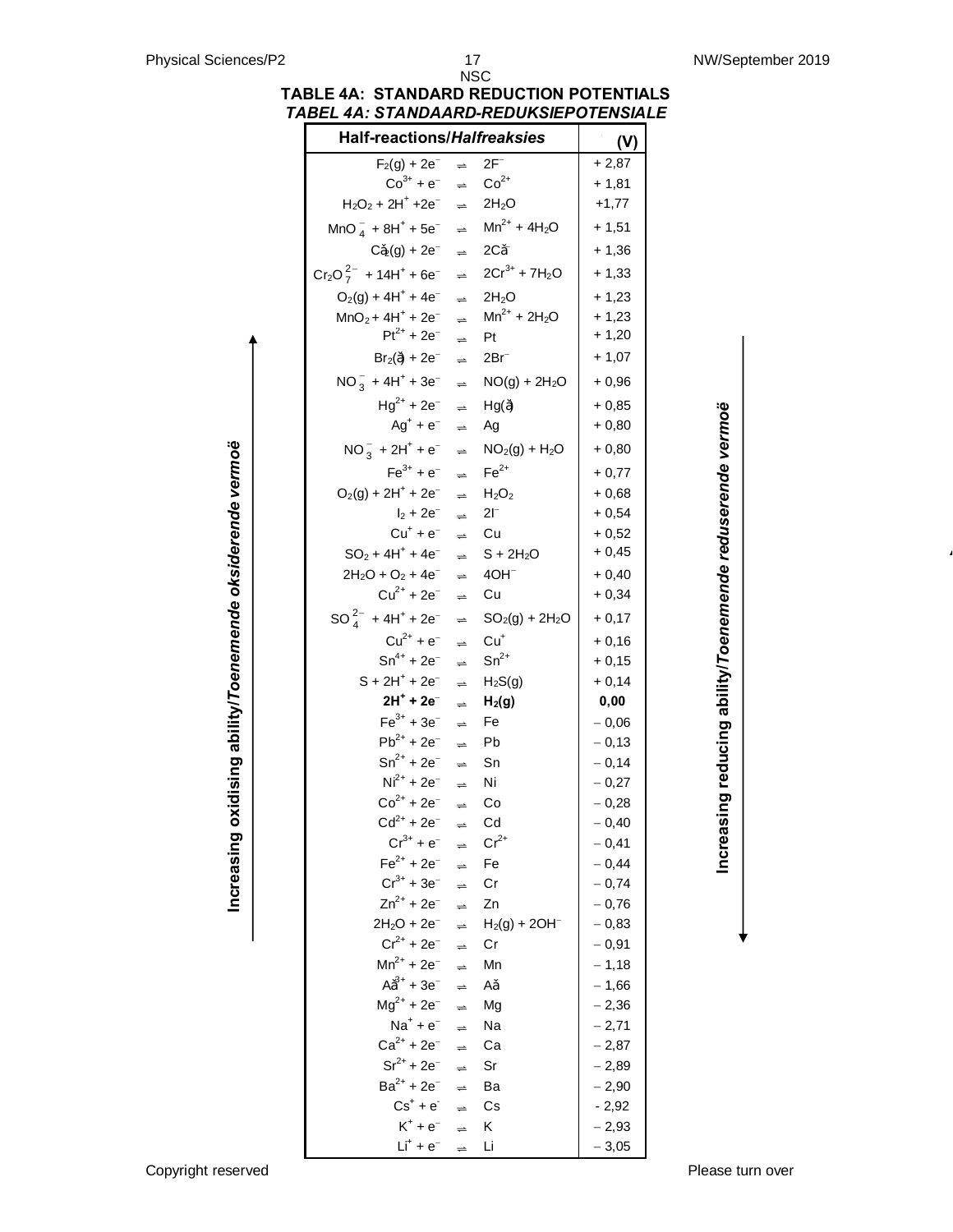#### **TABLE 4B: STANDARD REDUCTION POTENTIALS** *TABEL 4B: STANDAARD-REDUKSIEPOTENSIALE*

|                                                            | <b>Half-reactions/Halfreaksies</b>                                                                      |                                |                                                     | (V)                |
|------------------------------------------------------------|---------------------------------------------------------------------------------------------------------|--------------------------------|-----------------------------------------------------|--------------------|
|                                                            | $Li+ + e-$                                                                                              | $\Rightarrow$                  | Li                                                  | $-3,05$            |
|                                                            | $K^+ + e^-$                                                                                             | $\Rightarrow$                  | K                                                   | $-2,93$            |
|                                                            | $Cs^+ + e^-$                                                                                            | $\Rightarrow$                  | $\mathbb{C}\mathsf{s}$                              | $-2,92$            |
|                                                            | $Ba^{2+} + 2e^{-}$                                                                                      | $\Rightarrow$                  | Ba                                                  | $-2,90$            |
|                                                            | $Sr^{2+} + 2e^-$                                                                                        | $\Rightarrow$                  | Sr                                                  | $-2,89$            |
|                                                            | $Ca^{2+} + 2e^{-}$                                                                                      | $\Rightarrow$                  | Ca                                                  | $-2,87$            |
|                                                            | $Na^+ + e^-$                                                                                            | $\Rightarrow$                  | Na                                                  | $-2,71$            |
|                                                            | $Mg^{2+} + 2e^{-}$                                                                                      | $\Rightarrow$                  | Mg                                                  | $-2,36$            |
|                                                            | $A^{3+} + 3e^{-}$                                                                                       | $\Rightarrow$                  | A                                                   | $-1,66$            |
|                                                            | $Mn^{2+} + 2e^{-}$                                                                                      | $\Rightarrow$                  | Mn                                                  | $-1,18$            |
|                                                            | $Cr^{2+} + 2e^{-}$                                                                                      | $\Rightarrow$                  | Cr                                                  | $-0,91$            |
|                                                            | $2H_2O + 2e^-$                                                                                          |                                | $\Rightarrow$ H <sub>2</sub> (g) + 2OH <sup>-</sup> | $-0,83$            |
|                                                            | $Zn^{2+} + 2e^{-}$                                                                                      | $\Rightarrow$                  | Zn                                                  | $-0,76$            |
|                                                            | $Cr^{3+} + 3e^{-}$                                                                                      | $\Rightarrow$                  | Cr                                                  | $-0,74$            |
|                                                            | $Fe^{2+} + 2e^{-}$                                                                                      | $\Rightarrow$                  | Fe                                                  | $-0,44$            |
|                                                            | $Cr^{3+} + e^{-}$                                                                                       | $\Rightarrow$                  | $Cr^{2+}$                                           | $-0,41$            |
|                                                            | $Cd^{2+} + 2e^{-}$                                                                                      | $\Rightarrow$                  | $\mathsf{Cd}$                                       | $-0,40$            |
|                                                            | $Co^{2+} + 2e^{-}$                                                                                      | $\Rightarrow$                  | Co                                                  | $-0,28$            |
|                                                            | $Ni2+ + 2e-$                                                                                            | $\Rightarrow$                  | Ni                                                  | $-0,27$            |
|                                                            | $Sn^{2+} + 2e^{-}$                                                                                      | $\Rightarrow$                  | Sn                                                  | $-0,14$            |
|                                                            | $Pb^{2+} + 2e^{-}$                                                                                      | $\Rightarrow$                  | Pb                                                  | $-0,13$            |
|                                                            | $Fe^{3+} + 3e^{-}$                                                                                      | $\Rightarrow$                  | Fe                                                  | $-0,06$            |
|                                                            | $2H^{+}$ + $2e^{-}$                                                                                     | $\Rightarrow$                  | H <sub>2</sub> (g)                                  | 0,00               |
|                                                            | $S + 2H^{+} + 2e^{-}$                                                                                   | $\Rightarrow$                  | $H_2S(g)$                                           | $+0,14$            |
|                                                            | $Sn^{4+} + 2e^{-}$                                                                                      | $\Rightarrow$                  | $Sn^{2+}$                                           | $+0,15$            |
| Increasing oxidising ability/Toenemende oksiderende vermoë | $Cu^{2+} + e^{-}$<br>$SO_4^{2-}$ + 4H <sup>+</sup> + 2e <sup>-</sup>                                    | $\Rightarrow$<br>$\Rightarrow$ | $Cu+$<br>$SO_2(g) + 2H_2O$                          | $+0,16$<br>$+0,17$ |
|                                                            | $Cu^{2+} + 2e^{-}$                                                                                      |                                |                                                     |                    |
|                                                            |                                                                                                         | $\Rightarrow$                  | Cu                                                  | $+0,34$            |
|                                                            | $2H_2O + O_2 + 4e^-$<br>$SO_2 + 4H^+ + 4e^-$                                                            | $\Rightarrow$                  | $\Rightarrow$ 40H <sup>-</sup>                      | $+0,40$            |
|                                                            | $Cu^+ + e^-$                                                                                            |                                | $S + 2H2O$<br>Cu                                    | $+0,45$<br>$+0,52$ |
|                                                            | $I_2 + 2e^-$                                                                                            | $\Rightarrow$<br>$\Rightarrow$ | $2\Gamma$                                           | $+0,54$            |
|                                                            | $O_2(g) + 2H^+ + 2e^-$                                                                                  |                                | $\Rightarrow$ H <sub>2</sub> O <sub>2</sub>         | $+0,68$            |
|                                                            | $Fe^{3+} + e^{-} \Rightarrow Fe^{2+}$                                                                   |                                |                                                     |                    |
|                                                            | $NO_3^- + 2H^+ + e^ \Rightarrow NO_2(g) + H_2O$                                                         |                                |                                                     | $+0,77$<br>$+0,80$ |
|                                                            | $Ag^+ + e^ \Rightarrow$ Ag                                                                              |                                |                                                     | $+0,80$            |
|                                                            | $Hg^{2+} + 2e^ \Rightarrow$ $Hg()$                                                                      |                                |                                                     | $+0,85$            |
|                                                            | $NO_3^- + 4H^+ + 3e^ \Rightarrow NO(g) + 2H_2O$                                                         |                                |                                                     | $+0,96$            |
|                                                            | $Br_2() + 2e^- \rightleftharpoons 2Br^-$                                                                |                                |                                                     | $+1,07$            |
|                                                            | $Pt^{2+} + 2e^{-}$                                                                                      | $\Rightarrow$ Pt               |                                                     | $+1,20$            |
|                                                            | $MnO_2 + 4H^+ + 2e^ \Rightarrow$ $Mn^{2+} + 2H_2O$                                                      |                                |                                                     | $+1,23$            |
|                                                            | $O_2(g) + 4H^+ + 4e^ \Rightarrow$ 2H <sub>2</sub> O                                                     |                                |                                                     | $+1,23$            |
|                                                            | $Cr_2O_7^{2-}$ + 14H <sup>+</sup> + 6e <sup>-</sup> $\Rightarrow$ 2Cr <sup>3+</sup> + 7H <sub>2</sub> O |                                |                                                     | $+1,33$            |
|                                                            | $C_2(g) + 2e^ \Rightarrow$ 2C -                                                                         |                                |                                                     | $+1,36$            |
|                                                            | $MnO_4^- + 8H^+ + 5e^ \Rightarrow$ $Mn^{2+} + 4H_2O$                                                    |                                |                                                     | $+1,51$            |
|                                                            | $H_2O_2 + 2H^+ + 2e^ \Rightarrow$ 2H <sub>2</sub> O                                                     |                                |                                                     | $+1,77$            |
|                                                            | $Co^{3+} + e^{-} \Rightarrow Co^{2+}$                                                                   |                                |                                                     | $+1,81$            |
|                                                            | $F_2(g) + 2e^ \Rightarrow$                                                                              |                                | $2F^-$                                              | $+2,87$            |

Increasing oxidising ability/Toenemende oksiderende vermoë **Increasing oxidising ability/***Toenemende oksiderende vermoë*

Copyright reserved **Please** turn over

Increasing redusing ability/Toenemende reduserende vermoë **Increasing redusing ability/***Toenemende reduserende vermoë*